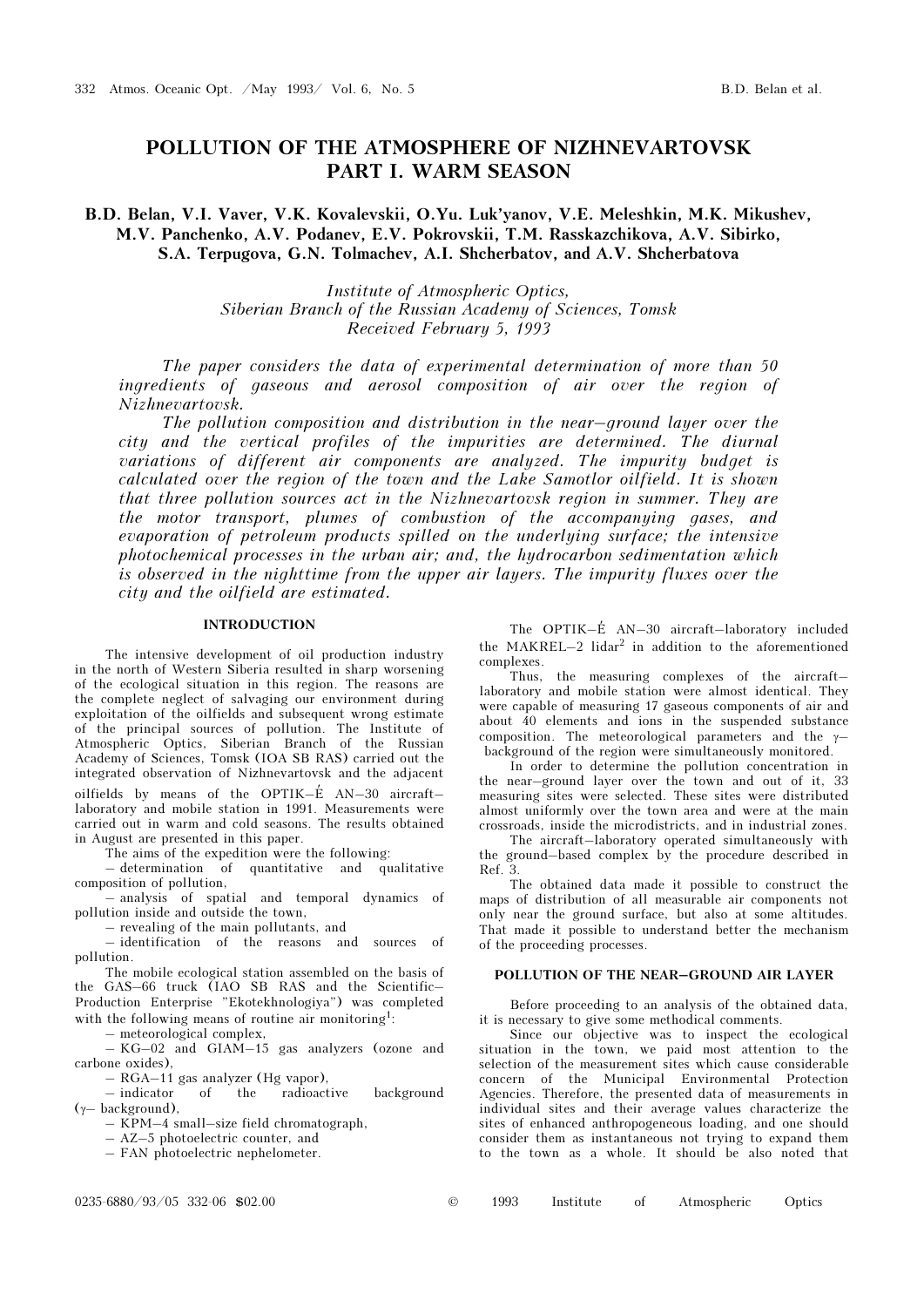In the beginning let us dwell on the most general characteristics of air pollution. The averaged gas concentration over 33 ground–based sites and an entire data array are given in Table I (maximum excess of the maximum permissible concentration obtained in individual measurements is also given here).

TABLE I. Average concentration of gases in Nizhnevartovsk in warm season.

| Component,               | Average | Excess of maximum         |  |  |  |  |
|--------------------------|---------|---------------------------|--|--|--|--|
| $mg/m^3$                 | value   | permissible concentration |  |  |  |  |
|                          |         | $(MIPC)*$                 |  |  |  |  |
| $O_3$ , $\mu g/m^3$      | 5.00    |                           |  |  |  |  |
| NH <sub>3</sub>          | 0.74    | 21                        |  |  |  |  |
| Acetylene                | 20.10   |                           |  |  |  |  |
| Acetone                  | 20.32   | 314                       |  |  |  |  |
| Benzine                  | 8.10    | 10.4                      |  |  |  |  |
| Benzene                  | 1.16    | 2.8                       |  |  |  |  |
| Xylene                   | 5.80    | 105                       |  |  |  |  |
| $\Sigma$ NO              | 1.90    |                           |  |  |  |  |
| NΟ                       | 0.41    |                           |  |  |  |  |
| NO <sub>2</sub>          | 1.49    | 57.6                      |  |  |  |  |
| CO                       | 2.23    | 8.3                       |  |  |  |  |
| $CO_{2}$ , %             | 0.11    |                           |  |  |  |  |
| SO <sub>2</sub>          | 0.83    | 5.8                       |  |  |  |  |
| $H_2S$                   | 6.03    | 25                        |  |  |  |  |
| Tolyene                  | 3.73    | 35                        |  |  |  |  |
| $\Sigma$ CH of petroleum | 39.80   |                           |  |  |  |  |
| Cl <sub>2</sub>          | 0.04    | 5                         |  |  |  |  |
| Ethyl ether              | 15.40   |                           |  |  |  |  |
| $\Sigma$ CH              | 214.00  |                           |  |  |  |  |

(MIPC)\* means the maximum instantaneous permissible concentration.

It can be seen from Table I that 12 from 19 measurable gases exceed the maximum permissible concentration (MPC) over Nizhnevartovsk in summer. They are NH<sub>3</sub> (~ 20), acetone (∼ 300), benzine (∼ 10), benzene (∼ 3), xylene (∼ 100), NO<sub>2</sub> (∼ 60), CO (∼ 8), SO<sub>2</sub> (∼ 6), H<sub>2</sub>S (∼ 20), toluene (~ 30), and  $Cl_2$  (~ 5 MPC). Only ozone and mercury vapor do not exceed the MPC. For the other 6 gases, which also have the high concentration, the MPC was not determined. Noteworthy is carbon dioxide, whose concentration in individual sites of Nizhnevartovsk was 15 times higher than the background concentration with an average value of 0.11% (normal concentration is 0.034%).

The fact that the average concentration of some gases over the sites of heavy anthropogeneous loading exceeds the value of the maximum instantaneous permissible concentration (MIPC) has engaged our attention. This is true for ammonia (∼ 3), acetone (∼ 6), benzine (∼ 1.5), xylene (~ 10), NO<sub>2</sub> (~ 18), SO<sub>2</sub> (~ 1.5), and toluene (∼ 6 MIPC). This is caused by both the high concentration of the above–enumerated gases over individual sites and the frequent recurrence of these gases over the territory of the town.

Table II gives an indication of the average chemical composition of suspended substances in the warm season.

TABLE II. Average aerosol chemical composition  $(\mu g/m^3)$  in Nizhnevartovsk in warm season.

|      |  |  | $pH$ F Na <sup>+</sup> K <sup>+</sup> Cl <sup>-</sup> Br <sup>-</sup> NO <sub>3</sub> NH <sub>4</sub> SO <sub>4</sub> <sup>2+</sup> Hg <sup>2+</sup> |  |  |
|------|--|--|------------------------------------------------------------------------------------------------------------------------------------------------------|--|--|
|      |  |  | 5.40 2.09 1.07 2.68 11.69 1.14 0.44 0.05 0.81 0.004                                                                                                  |  |  |
|      |  |  |                                                                                                                                                      |  |  |
|      |  |  | $As^{5+}$ $ Zn^{2+} Cd^{2+} $ Fe   Mg   Mn   Pb   Cr   Sn   W                                                                                        |  |  |
|      |  |  | $0.012$ $0.20$ $0.002$ $6.74$ $20.37$ $0.30$ $0.08$ $0.27$ $0.09$ $0.09$                                                                             |  |  |
|      |  |  |                                                                                                                                                      |  |  |
|      |  |  | Ni   Al   Ti   Cu   V   B   Ba   Ca   Si   Co                                                                                                        |  |  |
| 0.01 |  |  | 10.05 1.28 0.07 0.007 0.038 0.11 26.09 17.32 0.08                                                                                                    |  |  |

Although Nizhnevartovsk ranks among the towns being most polluted by the suspended substances,<sup>4</sup> the data in Table II do not confirm that. Apparently, frequent rain during the experiment resulted in purification of the atmosphere and affected the data, because the aerosol field had no time to reproduce itself, since this took about 4–5 days.<sup>5</sup>

Table II gives the low value of the hydrogen ion exponent  $pH$ , which is equal to 5.4 and is close to the values characteristic of the acid rain,<sup>6</sup> and the high concentration of Mg (∼ 20 mg/m<sup>3</sup>) which was not observed over other towns.

In addition to the substances enumerated in Table II, we also determined Mo, Ag, Ga, Jn, and P in the aerosol composition, but their concentration was lower than the detection threshold.

The preliminary information about the emission sources pointed out that the main source in the city was the motor transport. The analysis of the spatial distribution of the impurities over the town confirmed this fact only partially.

If we consider the CO distribution over the town (Fig. 1), we can see that its maximum concentration is observed in the central part and decreases to the periphery. Since the maxima of the CO content correspond to the intersections of the main stream of traffic, the transport can be assumed, with high degree of confidence, the main source of CO.

The distribution of other gases in air indicates the existence of additional sources. Thus, we can identify two possible sources in the field of total hydrocarbons shown in Fig. 2. They are the airport zone that is quite understandable if we take into account the intensity of air transport and the plume of the Lake Samotlor oilfield. The CO concentration over the town increases due to local emissions. Thus, Fig. 2 shows that the oilfields affect the near–ground air layer.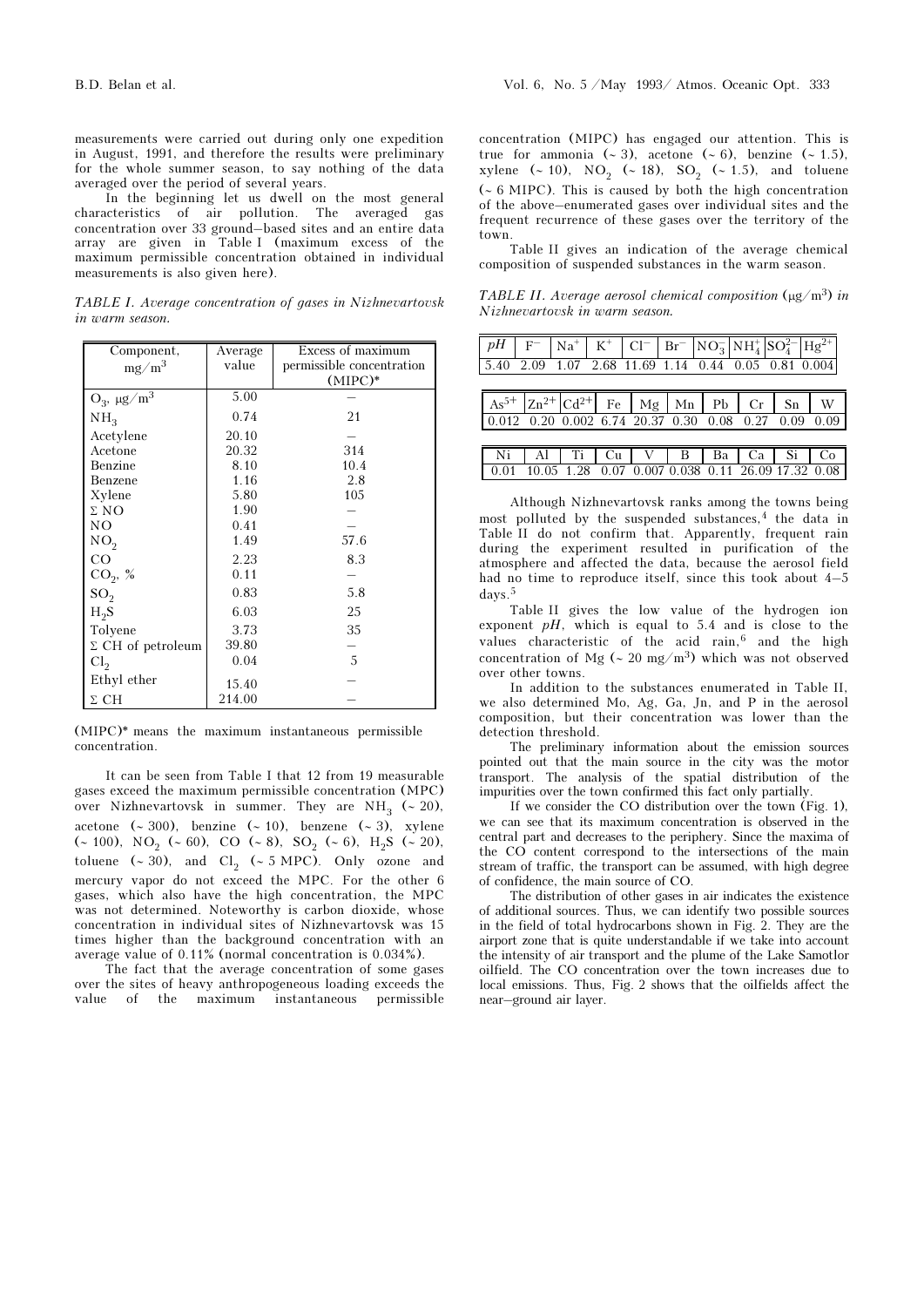

FIG. 1. Distribution of the carbon oxide concentration over Nizhnevartovsk  $(mg/m<sup>3</sup>)$ .



FIG. 2. Distribution of the total hydrocarbons concentration  $(mg/m<sup>3</sup>)$ .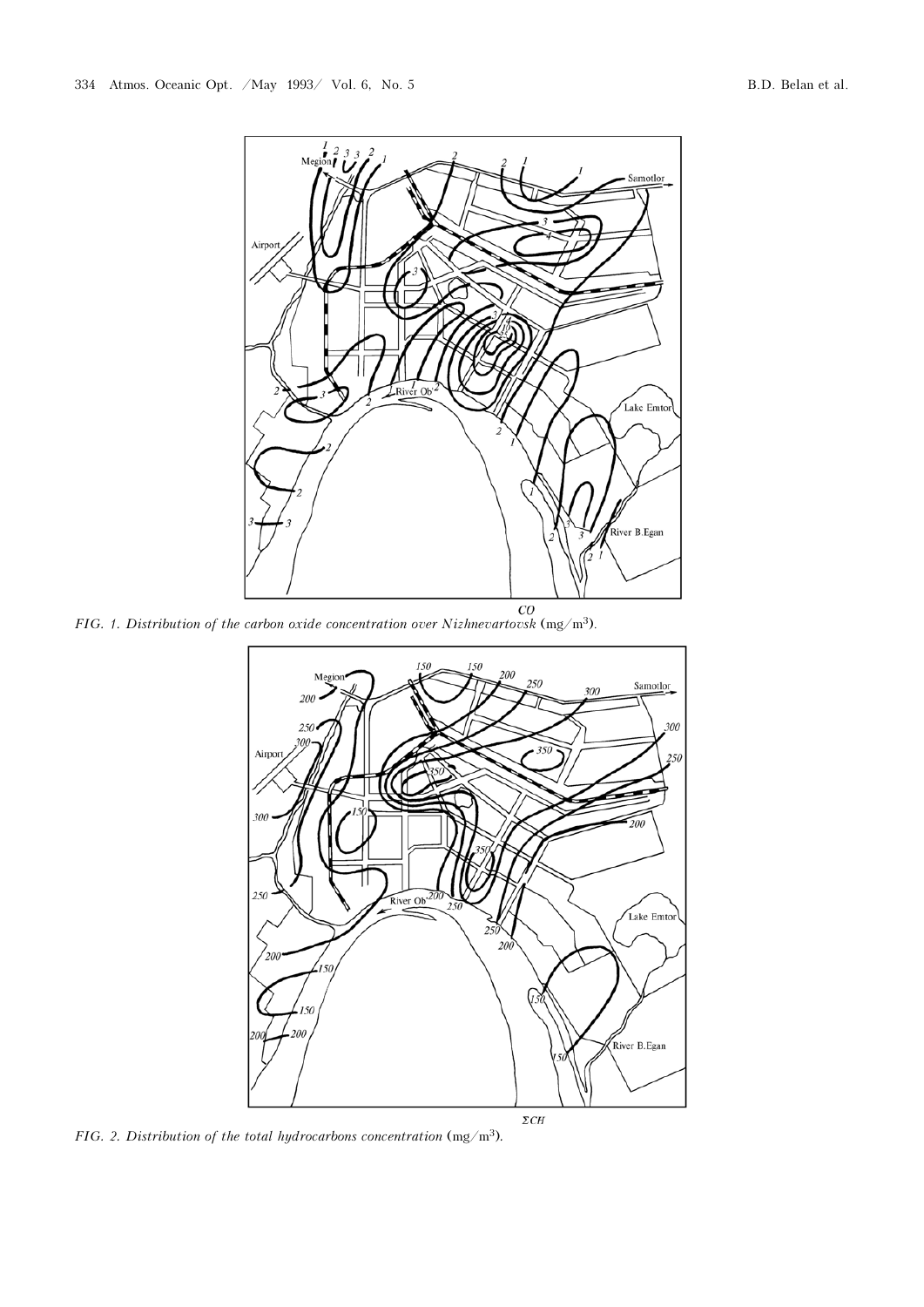#### VERTICAL DISTRIBUTION OF POLLUTION

The existence of two oilfields such as Megion and Samotlor, in which the accompanying gas is still burnt, near Nizhnevartovsk calls for the obligatory analysis of the vertical distribution of the impurities, since they can enter the territory of the town for the appropriate wind directions.

The average profiles of the gaseous components of air are shown in Fig. 3. The general conclusion which follows from the data is that the source of gaseous impurities is elevated above the town and is situated at an altitude of about 400 m at which 7 from 11 gases have their maxima. Two gases such as petroleum hydrocarbons and  $SO_2$  have their maximum concentration at an altitude of 600 m.



FIG. 3. Vertical profiles of the gaseous impurities over Nizhnevartovsk.

In addition, it can be seen that a number of gases have their powerful source near the ground. They are acetylene,  $NO_2$ ,  $SO_2$ , and CO.

Let us pay our attention to the special character of the ozone vertical distribution over the town, namely, to the decrease of its concentration almost to zero at an altitude of 400 m at which the maximum concentration of most of gases is observed. The analysis of the maps of the corresponding levels of concentration shows that this is not a single fact but results from the action of permanent factor.

It is known that nitric oxide, as a rule, is formed in the combustion products. It changes to nitric dioxide in the presence of ozone by the reaction

$$
NO + O_3 \rightarrow NO_2 + O_2.
$$

Figure 3 shows that the power of the NO source at an altitude of 400 m is so high that ozone has no time to be produced or to enter this level in order to provide the complete change of  $NO$  to  $NO<sub>2</sub>$ . Thus, the local ozone hole is formed over Nizhnevartovsk at an altitude of 400 m in the warm season. The maximum concentration of many aerosol chemical components is detected at the same altitude in addition to the maxima of the gaseous components. Among them are Si, Fe, Pb,  $NO_3^-$ ,  $K^+$ ,  $Na^+$ , and  $Zn^{2+}$ . However, the chemical components of the

suspended substances are stratified much more distinctly than gases. Some of them have the maxima of concentration at an altitude of 200 m (Al,  $As^{5+}$ , and  $Cd^{2+}$ ), 600 m (Mn, Ca, and  $F^-$ ), and 1000 m (Zn<sup>2+</sup> and Ni). An altitude of 800 m is especially distinguished. The concentration of such substances as Cl<sup>-</sup>, Br<sup>-</sup>, SO<sup>2</sup><sub>4</sub>, and Hg<sup>2+</sup> at this altitude is much higher than at the other altitudes.

The data of Fig. 4 show that the elevated emissions spreading upwards are the source of many aerosol components in the near–ground layer (Table II). Only Pb and Mg are produced near the ground.

The stratified character of the ion and element distribution results in the complex character of the vertical profile of pH. It reaches its minima at an altitudes of 0.2 and 1 km and maximum at an altitude of 0.8 km.

The above–presented data on the air composition over Nizhnevartovsk provide strong evidence that the atmosphere of the town is heavily polluted by emission from the plumes of adjacent oilfields.

# DUIRNAL VARIATIONS OF AIR POLLUTION

The duirnal variations of air impurity concentration were measured at the most polluted site of the town located on the crossroad of Mira and Neftyanikov Streets. It reflects the action of all the aforementioned factors. The duirnal variations of some components are shown in Fig. 5.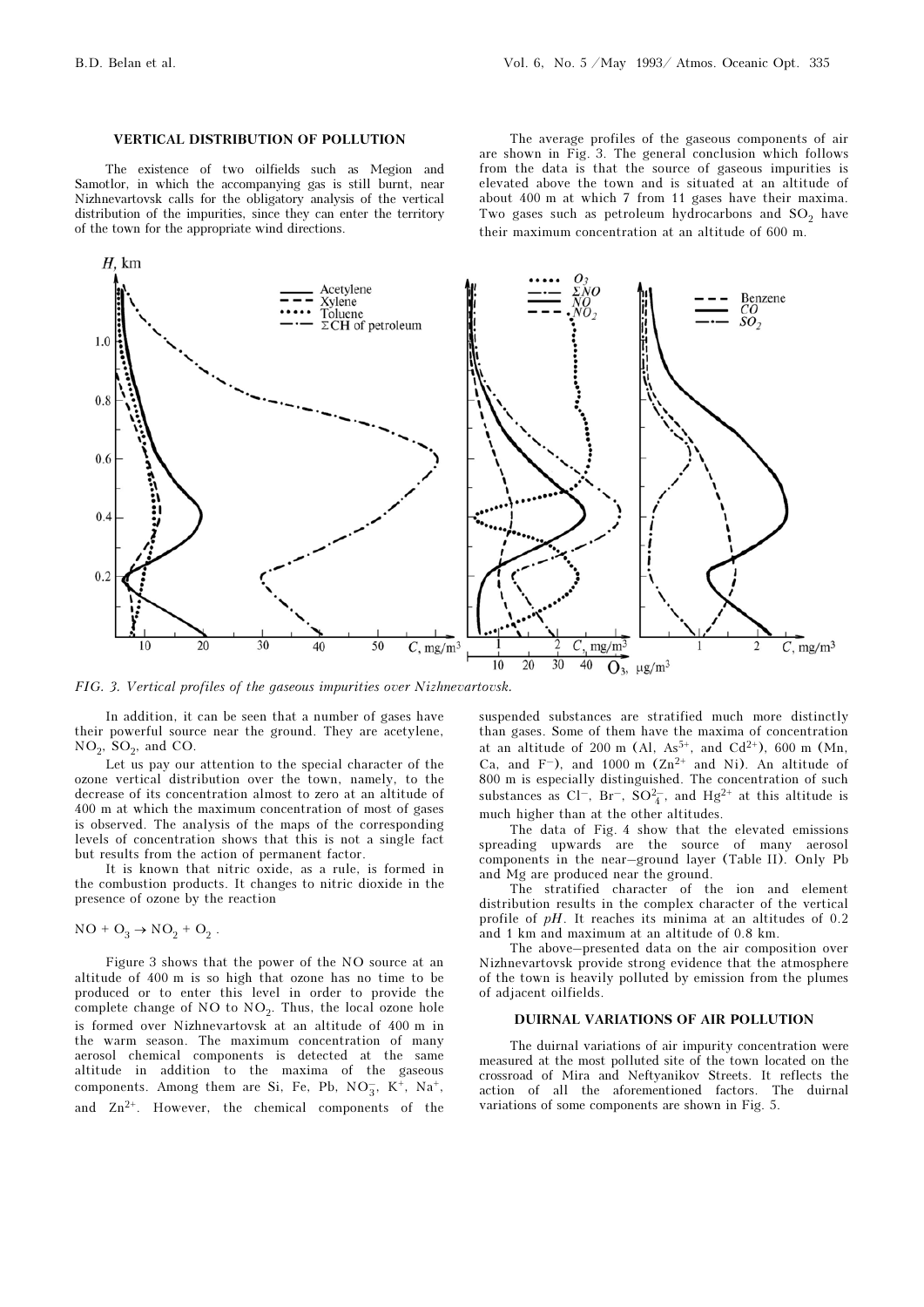

FIG. 4. Vertical distribution of the aerosol chemical components ( $\mu$ g/m<sup>3</sup>).

It can be seen from Fig. 5 that in the profiles of mass aerosol concentration  $M$  and concentration of petroleum hydrocarbons, acetylene, CO<sub>2</sub>, and NO there occur two maxima corresponding to the duirnal rhythm of operation of technological motor transport. On the one hand, its operation is accompanied by gas emissions, on the other, the soil dust rises up as evidenced by the behavior of concentration of Ca and Si.

In Sec. 2 we have noted the high concentration of Mg in the composition of the suspended substances. Taking into account that the technological motor transport drives up to the oilfields in the morning and drives back in the evening, we can conclude that Mg is brought to the town from the outside (Fig. 5). Inside the town Ti is the dominant component of suspended substance composition.

Apparently, the maximum in the CO concentration in the morning is connected with the motor transport operation, since the mechanisms start to operate without preliminary warming and emit unburnt gases. The evening maximum is not observed by two reasons. First, the amount of emission of CO is less, and CO changes to secondary impurities in the course of photochemical processes. The duirnal variations of  $CO_2$  confirm this (Fig. 5).

The impact of the second factor  $-$  the oilfield plumes  $-$ is demonstrated by the duirnal variations of  $SO_2$ , benzine, and xylene. Their concentration is low during all day and becomes 2–3 times higher at night. In our opinion, this is caused by the sedimentation of these gases from the upper air layers when the intensity of turbulent mixing is minimum.

The next factor that may strongly affect the concentration of some gases over Nizhnevartovsk is the evaporation of the petroleum products spilled on the underlying surface. We failed to explain the duirnal variations of benzine, toluene, chlorine, and total hydrocarbons by the other processes.

Finally, the temporal dynamics of NO,  $NO_2$ ,  $O_3$ , and CO indicates that the intensive photochemical processes proceed in the atmosphere of the town. This quite closely corresponds to the available concept of the photochemical processes in the polluted atmosphere.<sup>8</sup>

Thus we can identify not one but three sources of air pollution in Nizhnevartovsk in summer. They are the motor transport, combustion products from oilfield plumes, and evaporation of petroleum products. The dynamics of the primary and secondary gaseous impurities indicates the presence of the photochemical processes.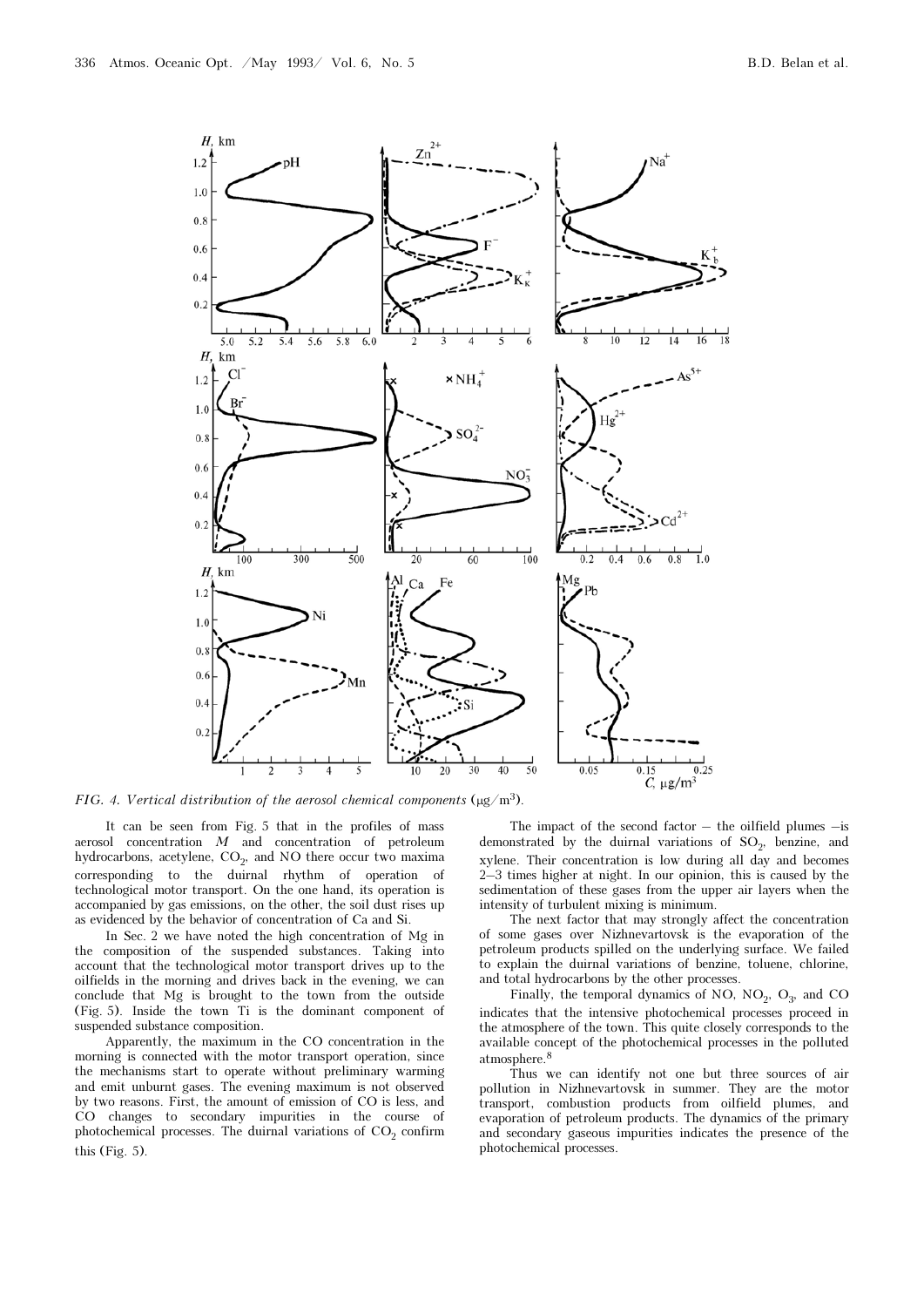

FIG. 5. Duirnal variations of the gaseous  $(mg/m^3)$  and aerosol  $(\mu g/m^3)$  air components.

#### CORRELATION OF DIFFERENT COMPONENTS OF AIR POLLUTION

The problem of minimization of the number of measurable parameters is quite important for constructing the systems of routine air monitoring. One of the approaches to its solution is the determination of correlations between different pollutants. When they are present, by the variations of concentration of one of them we can infer the concentration of the other by way of preliminarily determination of the regression relation between different components. The second point is that we can follow the reason of their appearance, i.e., the emission source, from synchronism in variations of different components of air pollution.

The calculated coefficients of correlation between gaseous components of air are presented in Table III. According to Ref. 9, the significant correlation coefficient

for the given length of sample is 0.4 with probability 0.995 and 0.49 with probability 0.9995, respectively.

It follows from Table III that such gases as  $O_3$ ,  $NH_3$ , acetone, NO,  $CO_2$ , and  $SO_2$  are uncorrelated with the others. Possibly, this reflects the fact that the source of their appearance in air is the action of different factors that are divorced from each other.

To the contrary, hydrocarbons that are present in all aforementioned sources are quite well correlated, namely, acetylene with benzene, toluene, petroleum hydrocarbons, and otal hydrocarbons; benzene with toluene; xylene with petroleum hydrocarbons and total hydrocarbons; toluene with petroleum and total hydrocarbons; and, petroleum hydrocarbons with total ones.

The motor transport emissions are detected from the correlation of ΣNO, NO, and  $NO_2$ , on the one hand, and of benzine, xylene, CO, and toluene on the other.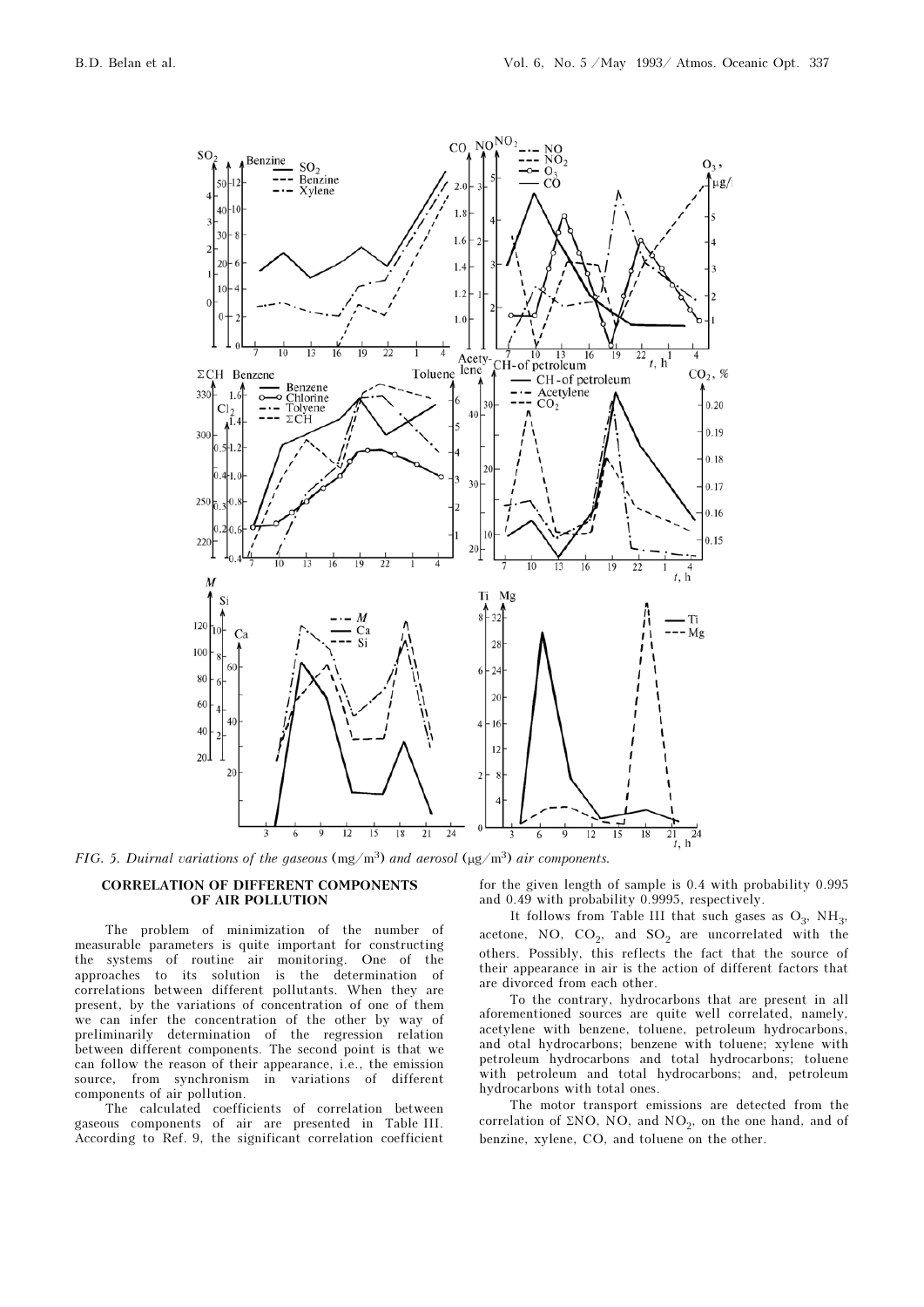| Component                | t            | $O_3$        | NH <sub>3</sub> | Acetylene Acetone Benzine |         |         | Benzene | $Xylene \Sigma NO NO$ |                                                      |      | NO <sub>2</sub> | CO           | CO <sub>2</sub>               | SO <sub>2</sub>    | $H_2S$  | Toluene | $\Sigma$ CH of<br>petroleum | Cl <sub>2</sub> | $\Sigma$ CH              |
|--------------------------|--------------|--------------|-----------------|---------------------------|---------|---------|---------|-----------------------|------------------------------------------------------|------|-----------------|--------------|-------------------------------|--------------------|---------|---------|-----------------------------|-----------------|--------------------------|
| $\boldsymbol{t}$         | $\mathbf{1}$ | 0.0          | $-0.32$         | 0.49                      | $-0.48$ | 0.41    | 0.41    | 0.36                  | 0.49                                                 | 0.39 | 0.40            | 0.10         |                               | $0.20 - 0.19$      | 0.01    | 0.51    | 0.37                        | $-0.23$ 0.33    |                          |
| $O_3$                    |              |              |                 |                           |         |         |         |                       |                                                      |      |                 |              |                               |                    |         |         |                             |                 |                          |
|                          |              | $\mathbf{1}$ | $-0.01$         | $-0.04$                   | $-0.04$ | 0.09    | 0.08    | $-0.28$               | $-0.14$ $-0.01$ $-0.18$ $-0.00$ $-0.30$ 0.09         |      |                 |              |                               |                    | 0.01    | $-0.03$ | $-0.06$                     | $-0.30$         | $\overline{\phantom{a}}$ |
| NH <sub>3</sub>          |              |              |                 |                           |         |         |         |                       |                                                      |      |                 |              |                               |                    |         |         |                             |                 | 0.11                     |
|                          |              |              | 1               | $-0.28$                   | 0.02    | $-0.33$ | $-0.13$ | $-0.36$               | $-0.25$ $-0.12$ $-0.24$ $-0.18$ 0.13 $-0.01$ $-0.12$ |      |                 |              |                               |                    |         | $-0.35$ | $-0.37$                     | 0.22            | $\overline{\phantom{m}}$ |
| Acetylene                |              |              |                 | $\mathbf{1}$              | $-0.29$ | 0.14    | 0.40    | 0.38                  | 0.18                                                 | 0.14 |                 |              | $0.15$ $0.18$ $-0.02$ $-0.09$ |                    | 0.06    | 0.53    | 0.53                        | $-0.30$         | 0.35<br>0.58             |
| Acetone                  |              |              |                 |                           |         |         |         | $-0.10$               | $-0.16$ $-0.16$ $-0.11$ $-0.10$                      |      |                 |              | 0.07                          |                    |         |         |                             |                 |                          |
| Benzine                  |              |              |                 |                           | 1       | $-0.21$ | $-0.26$ |                       |                                                      |      |                 |              |                               | $0.12 - 0.02$      |         | $-0.25$ | $-0.27$                     | 0,15            | 0.11                     |
| Benzene                  |              |              |                 |                           |         | 1       | 0.17    | 0.28                  | 0.51                                                 | 0.23 | 0.51            | 0.02         |                               | $0.27 -0.11 -0.06$ |         | 0.38    | 0.21                        | $-0.11$         | 0.35                     |
| Xylene                   |              |              |                 |                           |         |         | 1       | 0.33                  | 0.39                                                 | 0.09 | 0.35            |              | $0.01 - 0.14$ $0.07 - 0.00$   |                    |         | 0.57    | 0.36                        | 0.10            | 0.37                     |
| $\Sigma$ NO              |              |              |                 |                           |         |         |         | 1                     | 0.48                                                 | 0.20 | 0.49            |              | $0.00 -0.02$ $0.12 -0.13$     |                    |         | 0.48    | 0.53                        | 0.15            | 0.55                     |
|                          |              |              |                 |                           |         |         |         |                       | $\overline{1}$                                       | 0.65 | 0.88            | 0.42         |                               | $0,26 -0.29 0.36$  |         | 0.44    | 0.26                        | 0.32            | 0.35                     |
| NO                       |              |              |                 |                           |         |         |         |                       |                                                      | -1   | 0.21            | 0.34         |                               | $0.10 - 0.35 0.37$ |         | 0.21    | 0.08                        | 0.04            | 0.13                     |
| NO <sub>2</sub>          |              |              |                 |                           |         |         |         |                       |                                                      |      |                 | 0.32         |                               | $0.27 -0.15$ 0.23  |         | 0.43    | 0.29                        | 0.39            | 0.37                     |
| $\rm CO$                 |              |              |                 |                           |         |         |         |                       |                                                      |      |                 | $\mathbf{1}$ |                               | $0.04 - 0.16$ 0.94 |         | 0.03    | 0.06                        | $-0.12$         | 0.09                     |
| CO <sub>2</sub>          |              |              |                 |                           |         |         |         |                       |                                                      |      |                 |              | 1                             | $-0.15 - 0.06$     |         | $-0.07$ | $-0.12$                     | 0.03            | 0.13                     |
| SO <sub>2</sub>          |              |              |                 |                           |         |         |         |                       |                                                      |      |                 |              |                               |                    | $-0.20$ | 0.06    | 0.23                        | 0.00            | 0.10                     |
| $H_2S$                   |              |              |                 |                           |         |         |         |                       |                                                      |      |                 |              |                               |                    | 1       | $-0.05$ | $-0.11$                     | $-0.07$         | $\overline{\phantom{m}}$ |
|                          |              |              |                 |                           |         |         |         |                       |                                                      |      |                 |              |                               |                    |         |         |                             |                 | 0.07                     |
| Toluene                  |              |              |                 |                           |         |         |         |                       |                                                      |      |                 |              |                               |                    |         | -1      | 0.65                        | $-0.08$         | 0.61                     |
| $\Sigma$ CH of petroleum |              |              |                 |                           |         |         |         |                       |                                                      |      |                 |              |                               |                    |         |         | 1                           | $-0.13$ 0.77    |                          |
| Cl <sub>2</sub>          |              |              |                 |                           |         |         |         |                       |                                                      |      |                 |              |                               |                    |         |         |                             |                 |                          |
|                          |              |              |                 |                           |         |         |         |                       |                                                      |      |                 |              |                               |                    |         |         |                             |                 | 0.13                     |
| $\Sigma$ CH              |              |              |                 |                           |         |         |         |                       |                                                      |      |                 |              |                               |                    |         |         |                             |                 |                          |

TABLE III. Correlation of gaseous components of air in Nizhnevartovsk.